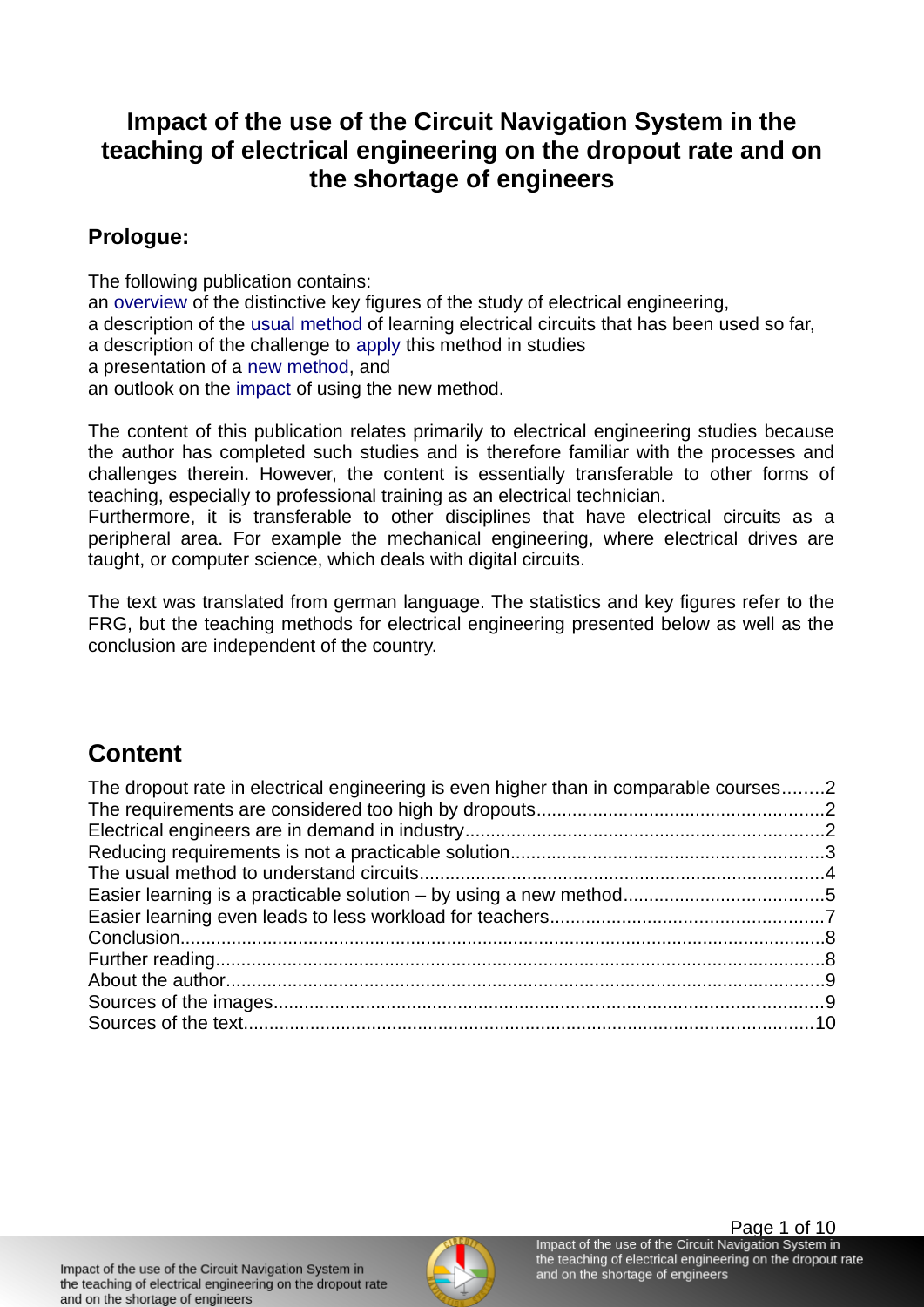#### <span id="page-1-0"></span>**The dropout rate in electrical engineering is even higher than in comparable courses**

In electrical engineering bachelor's degree programs at German universities, about 46% of first-year students drop out, compared to 35% in mechanical engineering and 45% in civil engineering.

At universities of applied sciences, the dropout rate in electrical engineering is also higher than in mechanical engineering or civil engineering: There, the dropout rate for electrical engineering is 37%, for mechanical engineering 35% and for civil engineering 32%. <sup>i</sup>

These figures relate to the 2018 academic year, in which around 140,000 first-year students started an engineering degree at a German university or UAS. <sup>ii</sup>

#### <span id="page-1-2"></span>**The requirements are considered too high by dropouts**

The dropouts in the engineering sciences, especially in electrical engineering and mechanical engineering, regard primarily the level of technical requirements as too high. In other subject groups, such as medicine, on the other hand, it was rather the amount of material to be learned that was considered too high. See the study by the DZHW iii.

### <span id="page-1-1"></span>**Electrical engineers are in demand in industry**

According to the press release of the Association of Electrical Engineering (VDE), 100,000 electrical and information technology engineers are currently being sought.  $\dot{v}$ 

Volker Brennecke, education expert from the Association of German Engineers (VDI) says, quote: "In view of the shortage of engineers, the high dropout rate cannot be accepted. It is ultimately a threat to further industrial development, to the location and to our prosperity if we do not fully utilize the potential of young talent."

(Original: "*Angesichts des Ingenieurmangels darf die hohe Abbrecherquote nicht hingenommen werden. Es ist letztlich eine Bedrohung für die industrielle Weiterentwicklung, für den Standort und für unsteren Wohlstand, wenn wir nicht das Potenzial an Nachwuchs vollständig ausschöpfen*".)

He also says that not all dropouts abandon their studies because of the too high requirements.<sup>v</sup>

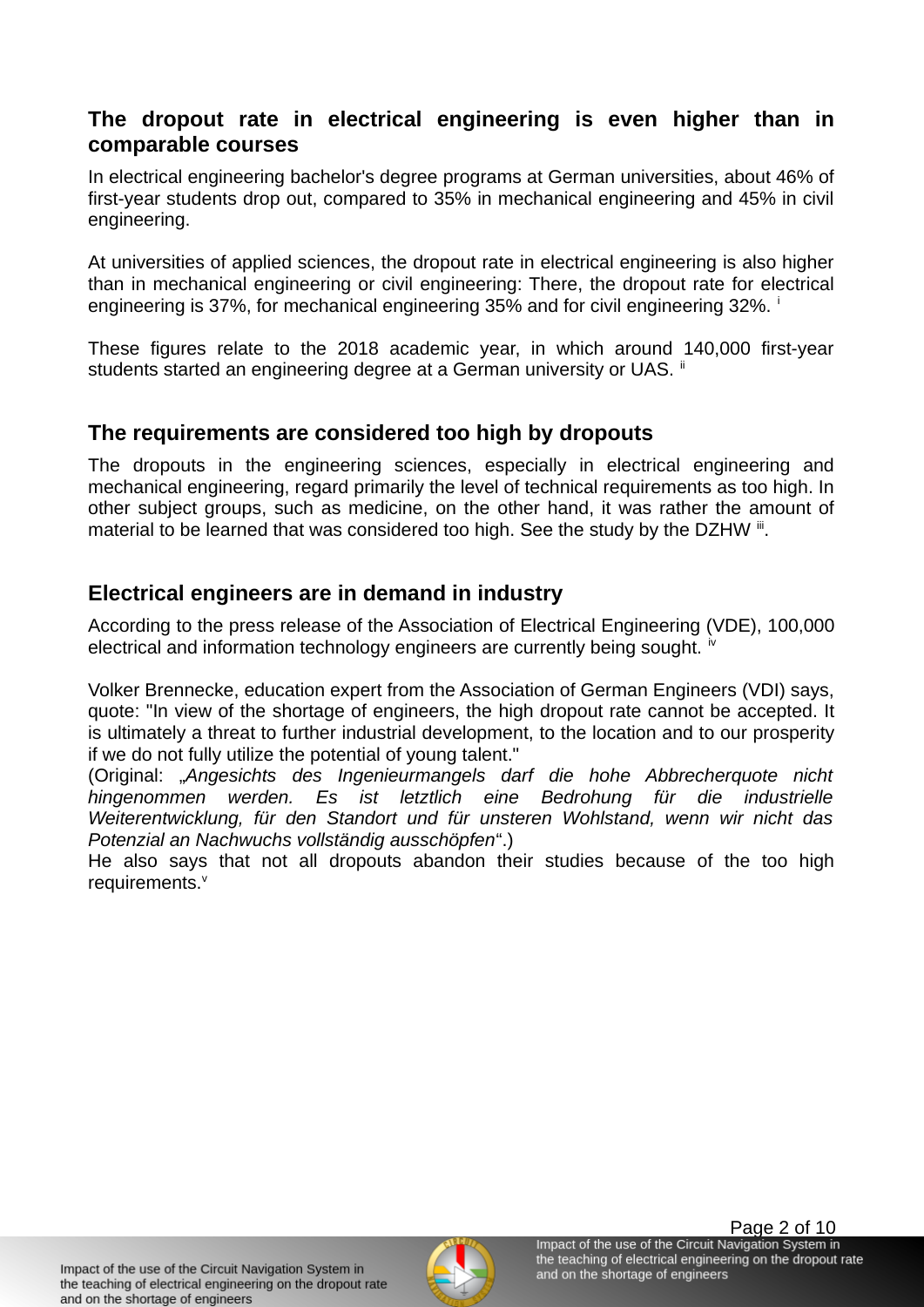# <span id="page-2-0"></span>**Reducing requirements is not a practicable solution**

Although the requirements in the electrical engineering program seem too high, they cannot be lowered. That is because electrical engineers are responsible for devices on which human lives depend. Those who develop motor control units absolutely must ensure that the vehicle's electrical system functions properly. Because if mass-produced vehicles with faulty electrics were to come onto the market, the lives of millions of pedestrians on the roads would be at risk. When we pick up a kitchen appliance, we want it to be safe. If one wants to have safe appliances, where the developer has also thought about the special cases, one cannot lower the study requirements. An electrical engineer has to be able to do that.



*1st image: Human lives depend on motor control units like this one.*

It is thus not a practicable solution to the problem outlined above to lower the requirements for electrical engineering studies. In this respect, a different solution, a practicable solution, is sought in the following. In order to get to the feasible solution, the next section first describes what the technical requirements in electrical engineering studies are.

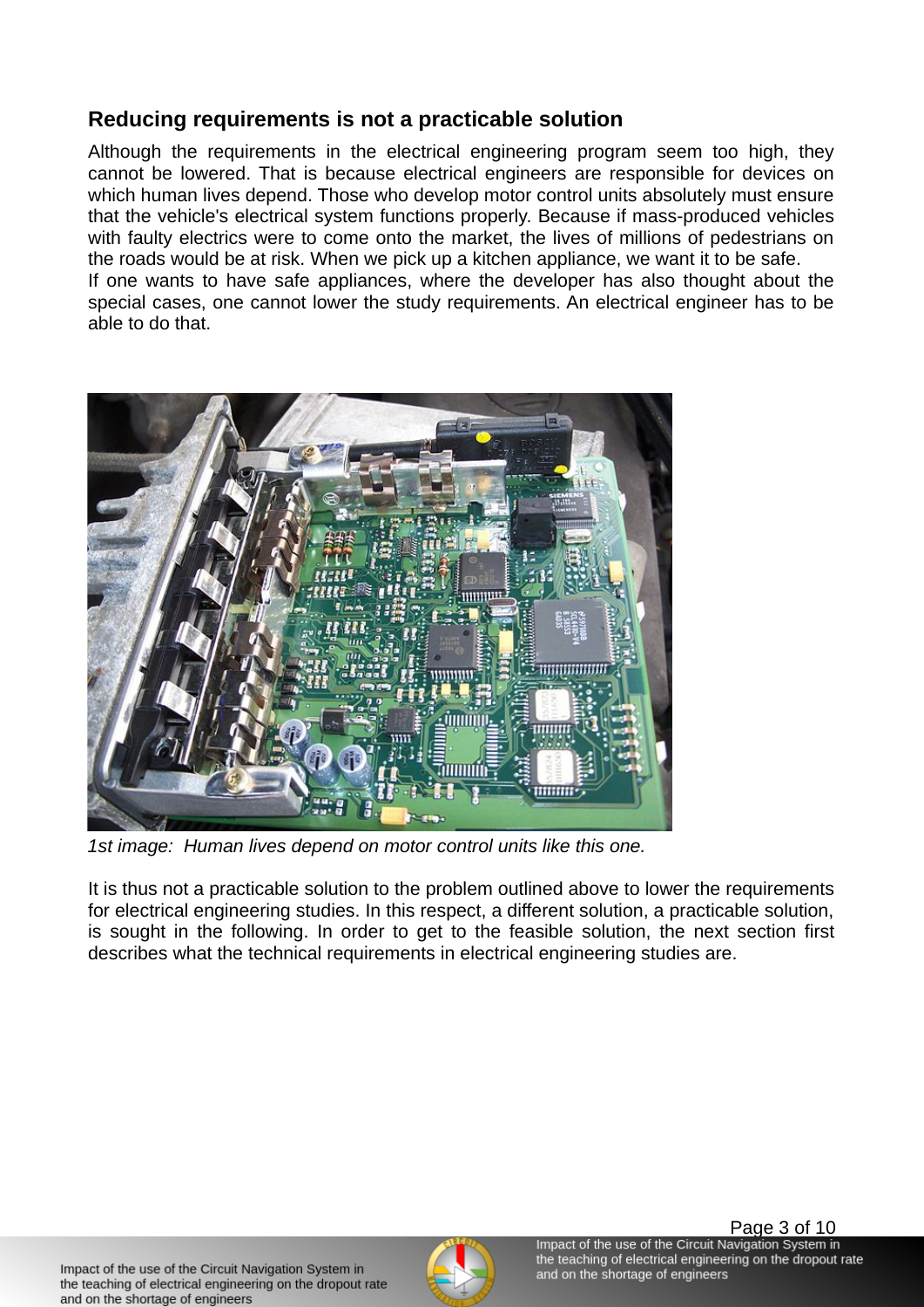# <span id="page-3-0"></span>**The usual method to understand circuits**

A large part of the work of the electrical engineer is the design, adaptation or verification of electrical circuits. It therefore makes sense that the design of circuits is practiced in electrical engineering courses and that the typical structure of various circuits is taught. That is the major part of the electrical engineering curriculum.

<span id="page-3-1"></span>Students who try to understand the functional principle of a circuit usually do this with current and voltage curves:

- First, one assigns curves and components to each other.

- Then, one tries to recognize relations between the assigned values

- Finally, one has to identify the functional principle of the circuit from the relations.

Each of these three steps takes time and is a source of possible errors. One can fail at each of the three partial steps.

#### Example:

As an example, one can try to figure out how the following diode rectifier works by means of voltage curves and current curves. To do this, one must first assign the appropriate curve to the points in the circuit<sup>[1](#page-3-2)</sup>.



*2nd image: Circuit diagram of a diode rectifier, and the corresponding voltage curves.* 



*3rd image: The current curves of the diode rectifier*



<span id="page-3-2"></span><sup>1</sup> Assignment: v(neg) is the voltage at the negative pole, v(up) is the voltage at the node above diodes D\_1 and  $D_4$ , v(pos) is the voltage at the positive pole, v(out) is the output voltage across C1.  $i(v1)$  is the current through the sinusoidal voltage source,  $i(c1)$  is the current through the capacitor C1,  $i(r_l)$  is the current through the load resistor R<sub>L</sub>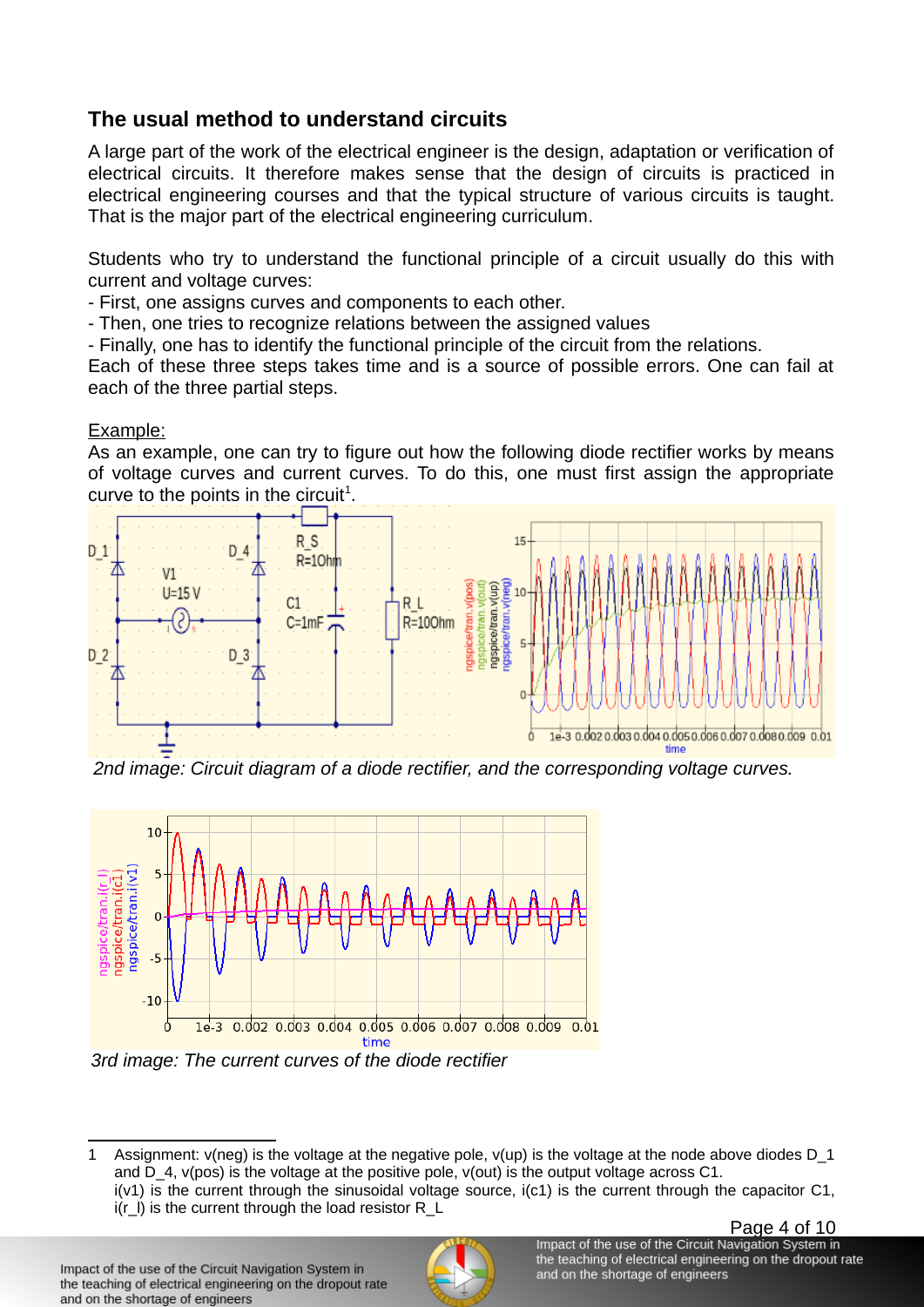After one has assigned these curves, one has to compare the curves with each other to find relations $2$  from the curves.

From these relations, one must then recognize the functional principle<sup>[3](#page-4-2)</sup>.

#### Conclusion from the example:

Maybe you understood the working principle of the diode rectifier when reading through this section and looking at the curve diagrams, maybe not. And maybe you already knew it before. In any case, you should have realized that schematic analysis using curve diagrams is exhausting and difficult.

Imagine that you were a student, and that you would be doing such schematic analyses all day long, and that for years. And that you have to understand circuits like these, but also more complicated ones, in order to pass your electrical engineering degree. Then you can certainly imagine why the dropouts described above are talking about requirements that are too high.

## <span id="page-4-0"></span>**Easier learning is a practicable solution – by using a new method**

We have seen in the previous section that curve diagrams do not provide optimal support for schematic analysis.

There is another way to represent schematics and their currents and voltages. A representation that better supports schematic analysis, so that one can learn faster, have less effort, and eliminate unnecessary sources of error:

The integrated representation in the Circuit Navigation System.

In this, the currents and voltages are drawn directly into the schematic as graphical elements. Example:



<span id="page-4-1"></span><sup>2</sup> The relation in this circuit is that the output voltage v(out) always rises when v(up) has a high value, which in turn is exactly when y(pos) or y(neg) also have a high value. And that at these times also current peaks from the source flow into the capacitor.

<span id="page-4-2"></span><sup>3</sup> The principle of operation is that the four diodes direct the flow of current so that it always flows into the capacitor, thereby increasing the voltage across the capacitor and thus building up a DC voltage across the capacitor.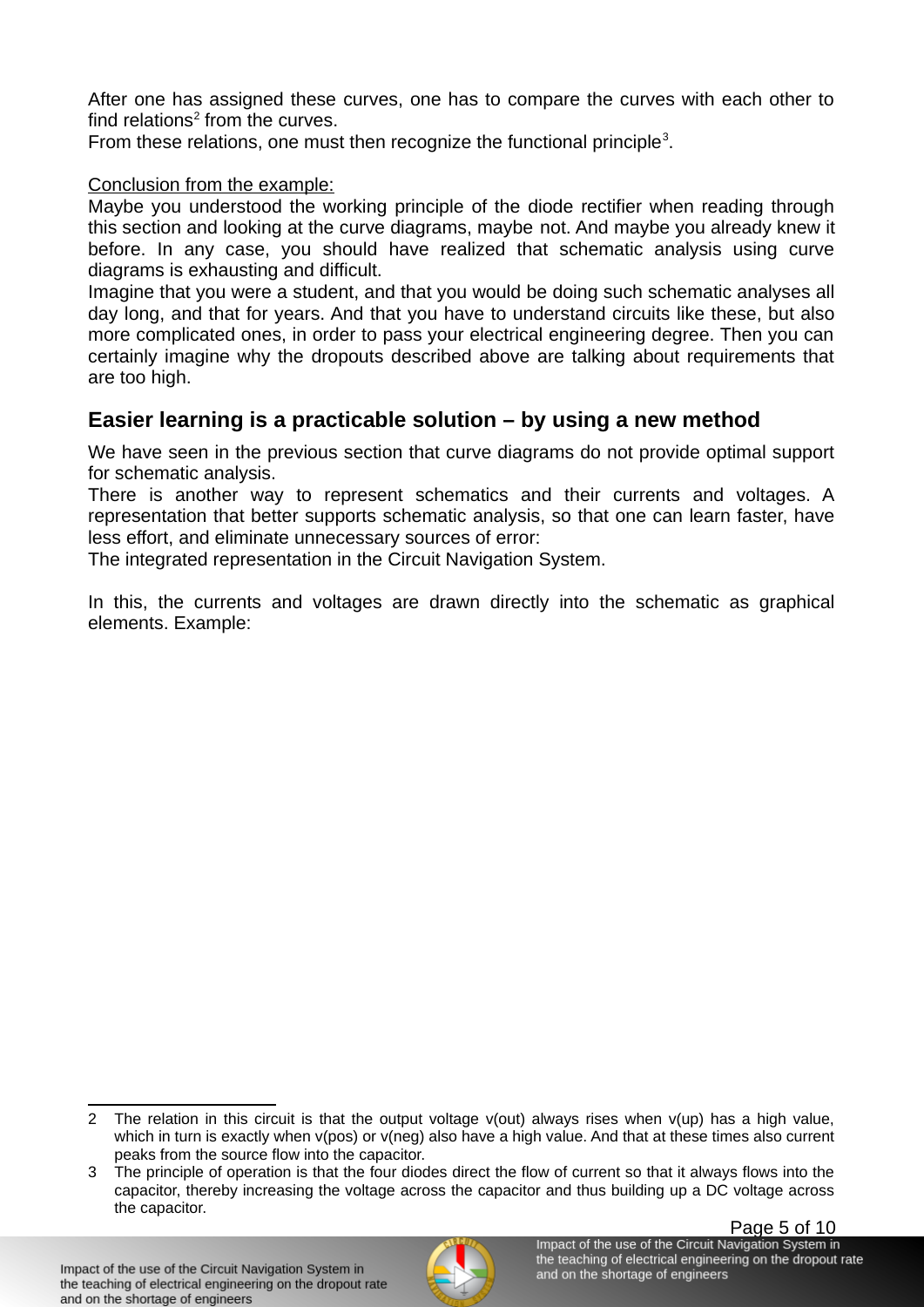

*4th image: Integrated display of the diode rectifier in the Circuit Navigation System "CirNavSys" version 0.3.42 with positive input voltage*

In this image above, one can see what happens at a positive input voltage( $red$ ): Two of the four diodes guide the current (light blue) in that way, that it flows into the capacitor. Therefor the output voltage (green) across the capacitor increases.



#### *5th image: Integrated display with negative input voltage*

In this lower figure we see what happens with a negative input voltage (dark blue): the current (light blue) flows here through the other two diodes, but just as in the upper figure from above into the capacitor. Therefore, the voltage at the output (green) continues to build up.

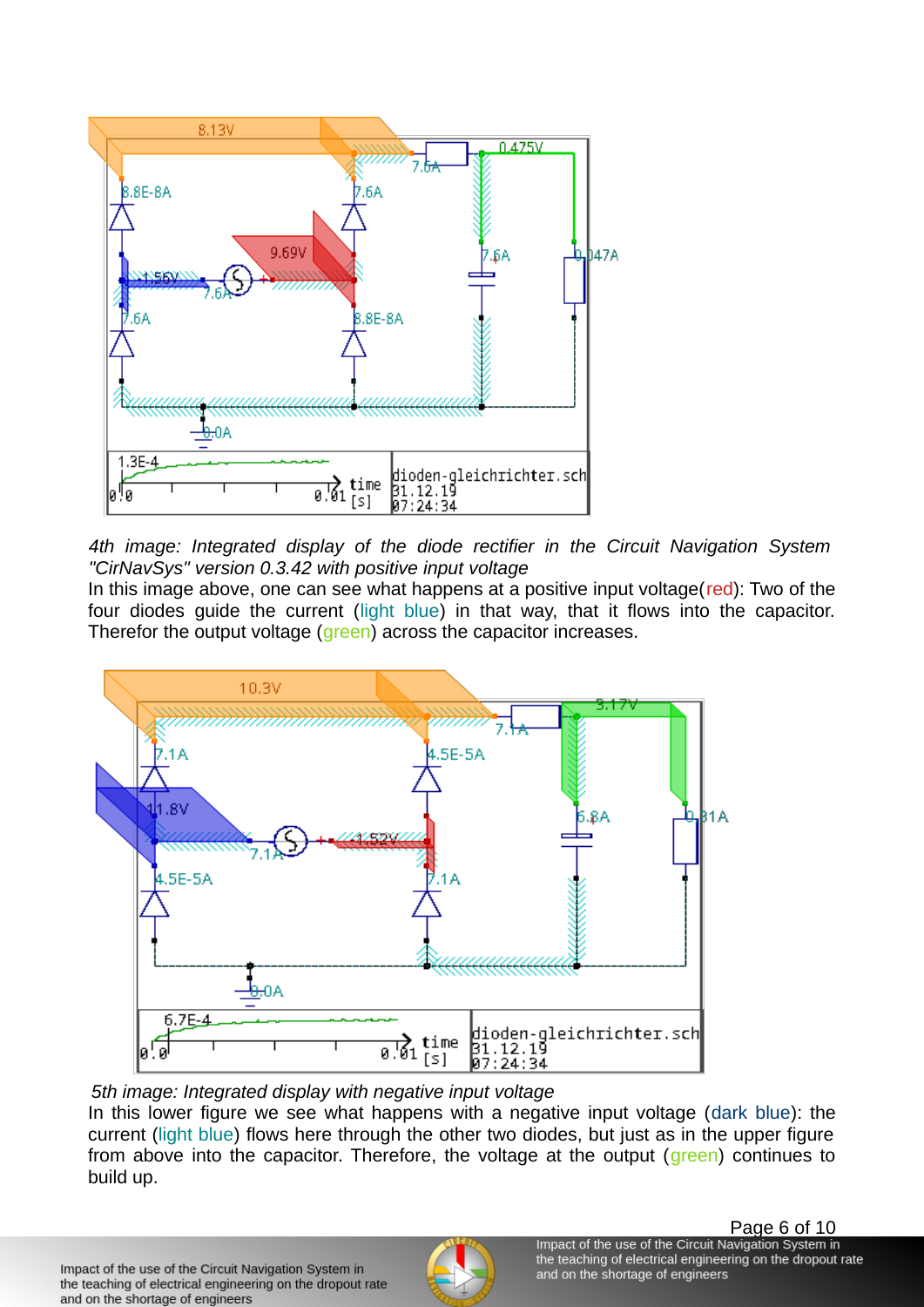From these two pictures you can see how - independent of the input voltage - the current is guided into the capacitor, so that the voltage rises at the capacitor until the DC voltage is built up. You can see this even more clearly than in these two figures by watching an animation video, for example at<https://vimeo.com/386196137> or at <https://www.youtube.com/watch?v=clJJMBWNeaI>

Conclusion from the example:

With the help of the Circuit Navigation System, it becomes much easier for learners to understand circuits:

The first step, the assignment, is taken over by the computer.

The second step, recognizing relations, is made easier by the fact that the currents and voltages in the circuit diagram are assigned to their locations and one can see directly where the currents flow along and which voltages are next to each other and how these voltages influence each other.

Only the third step, the deduction of the functional principle, still has to be done by humans.

## <span id="page-6-0"></span>**Easier learning even leads to less workload for teachers**

One might assume that it would take a lot of time and effort to create such animated videos. So that electrical engineering teachers would have more effort to prepare lectures. In fact, it is the other way around: it is less effort.

Because for the traditional line diagrams the teacher has to define which currents and which voltages should be included in the diagram, has to pass these quantities to the analysis program, find suitable names for the quantities1 and then run a schematic simulation from the program (e.g. qucs).

With the Circuit Navigation System, all you have to do is run the simulation from CirNavSys, and then save the result to a video file. This can be done by anyone with a few clicks. How to do this is explained in a CirNavSys introduction video at [https://www.youtube.com/watch?v=6\\_YSKPtffQU](https://www.youtube.com/watch?v=6_YSKPtffQU) in less than four minutes.<sup>[4](#page-6-1)</sup>

In addition, as an electrical engineering teacher, you can save a large part of the explanation in the lecture: You don't need component names anymore and therefore you don't have to explain component names. Previously, component names were used to assign currents and voltages via the names.

The teachers no longer have to explain the assignment by means of words, because they are graphically prepared and displayed and thus the values assigned in the circuit diagram are directly recognizable.



<span id="page-6-1"></span>The video makes two time jumps, at the points where the computer calculates and makes the user wait. In this respect, it is rather realistic that not four minutes, but an additional minute of computing time is needed to create an animation video of a circuit.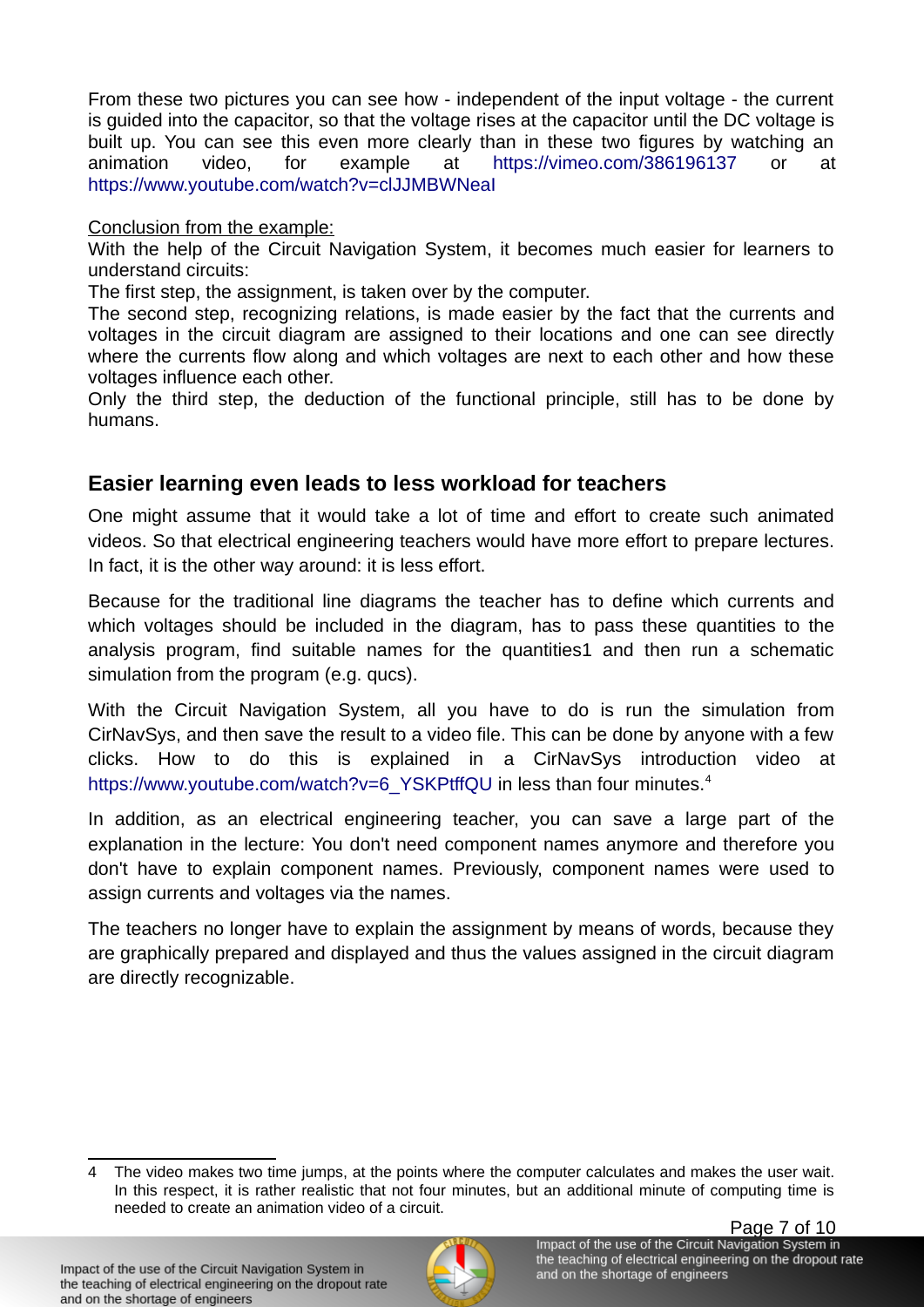# <span id="page-7-1"></span>**Conclusion**

A consistent, widespread use of the Circuit Navigation System in teaching can help to reduce the dropout rate in electrical engineering in the future without having to lower the study requirements.

Thus, the use of the program can not only make it easier for thousands of young people to achieve their life dream of successfully studying electrical engineering. It can also counteract the shortage of engineers and thus take a part in securing Germany's future as an industrial location.

The program can be downloaded free of charge as a freemium program at [cirnavsys.com/download.](https://www.cirnavsys.com/download)

Achieving these two goals of fulfilling life dreams and securing the industrial location should be worth trying out the program and using it in electrical engineering teaching.

# <span id="page-7-0"></span>**Further reading**

The Circuit Navigation System in Teaching - Benefits for Teachers and Students <https://www.cirnavsys.com/cns-for-students-and-teachers>

A general project, not limited to electrical engineering, by the OECD, to support the development of learning:

[https://www.oecd.org/education/2030-project/contact/OECD\\_Lernkompass\\_2030.pdf](https://www.oecd.org/education/2030-project/contact/OECD_Lernkompass_2030.pdf)

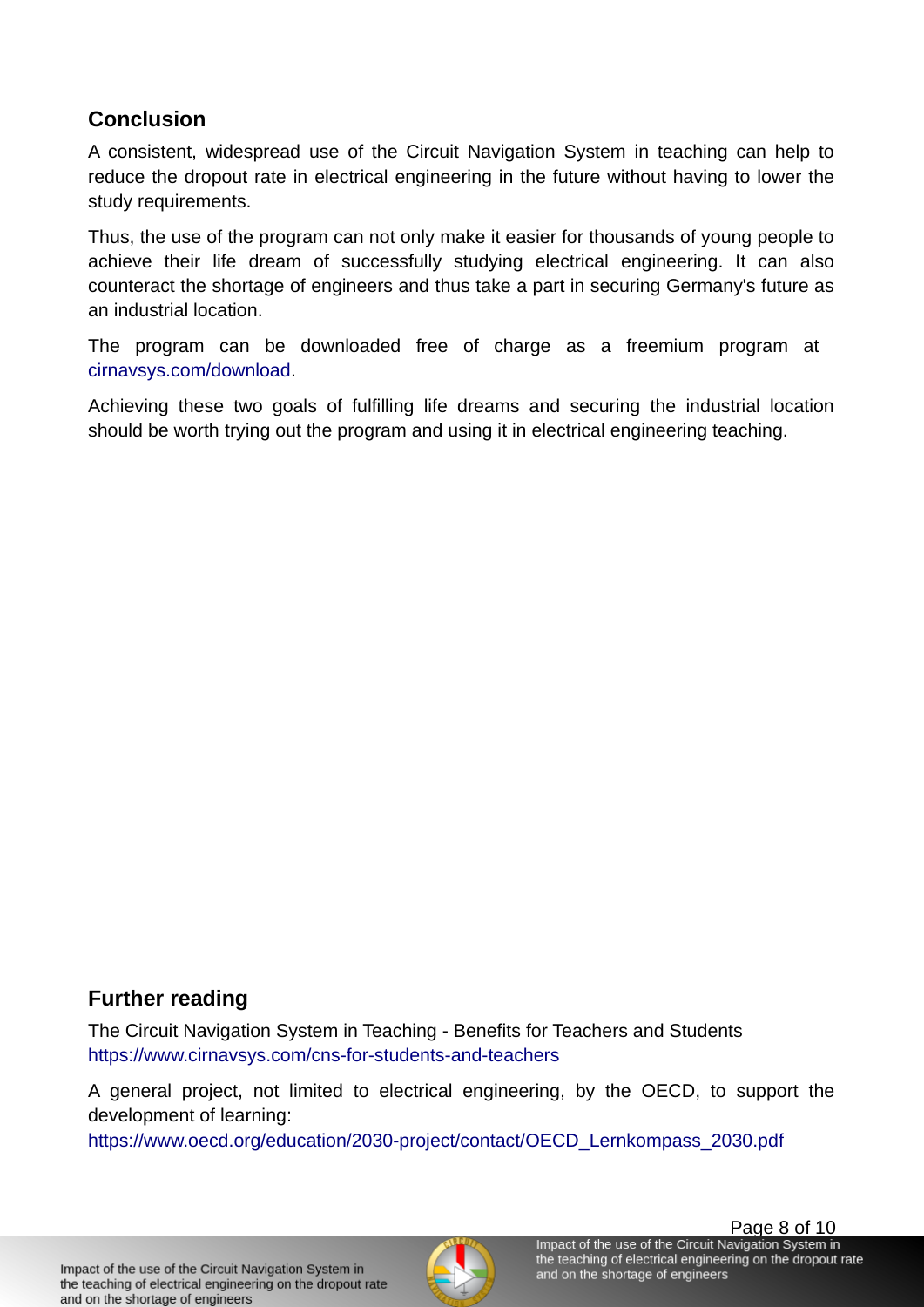## <span id="page-8-1"></span>**About the author**

The author of this publication is Benedikt Sessler, an engineer of electrical and information engineering, and the software developer of the Circuit Navigation System.

You can reach him via the following contact details:

| E-Mail:      | bsessler@circuit-navigation.com |
|--------------|---------------------------------|
| Telephone:   | 0049 7735 2392                  |
| Post adress: | In der Grub 7                   |
|              | D-78343 Gaienhofen              |

#### <span id="page-8-0"></span>**Sources of the images**

Name: Engine control VW Golf TDI interior

Description: Interior view of an motor control unit from a Golf III TDI. On the left is the connector strip, directly next to it the power semiconductors mounted on the cooling plate. Via the hose and the MAP sensor the boost pressure of the turbocharger is measured. The black component below the Siemens chip is the altitude sensor or absolute pressure sensor. The two chips at the bottom right of the image contain the engine map. Author: Cschirp in Wikipedia in german

License: This file is licensed under the Creative Commons Attribution-Share Alike 3.0 Germany License. See https://creativecommons.org/licenses/by-sa/3.0/de/deed.de

Source: https://de.wikipedia.org/wiki/Datei:Motorsteuerung\_VW\_Golf\_TDI\_innen.jpg

Name: Circuit diagram of a diode rectifier, and the associated voltage curves.

Description: The circuit diagram of a diode rectifier with four diodes, a series resistor to simulate conductor resistance, a load resistor to simulate a load on the rectifier, and a smoothing capacitor to smooth the output voltage. Created using "Quite Universal Circuit Simulator", qucs for short. Next to it the voltage curves from a simulation calculation of the circuit using SPICE simulation.

Author: Benedikt Sessler

License: This figure is in the public domain.

Name: current curves of a diode rectifier.

Description: the current curves from a simulation calculation of the circuit of a diode rectifier using SPICE simulator.

Author: Benedikt Sessler

License: This figure is in the public domain.

Name: Diode rectifier in CirNavSys with positive input voltage in the Aqueduct model.

Description: A diode rectifier in the Circuit Navigation System. Shown at analysis time 0.13ms at negative input voltage of sinusoidal voltage source. The colored areas at the connections indicate which voltage is applied to the respective connection with respect to the mass level.

Author: Benedikt Sessler

License: This figure is in the public domain.

Name: Diode rectifier in CirNavSys with negative input voltage in the Aqueduct model.

Description: A diode rectifier in the Circuit Navigation System. Shown at analysis time 0.67ms at negative input voltage of sinusoidal voltage source. The colored areas at the connections indicate which voltage is applied to the respective connection with respect to the mass level.

Author: Benedikt Sessler

License: This figure is in the public domain.